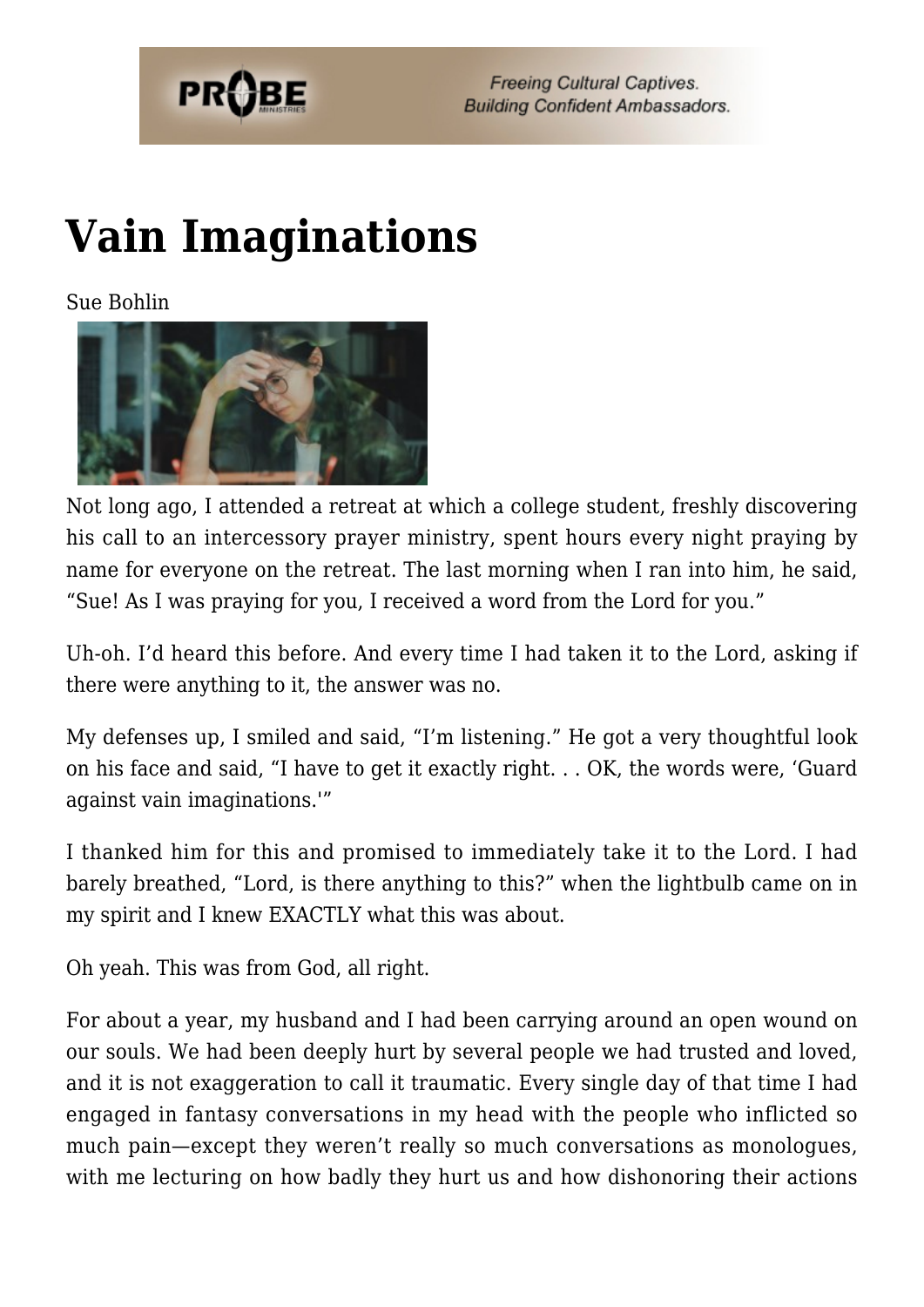

**Freeing Cultural Captives. Building Confident Ambassadors.** 

were to us and to God. . . yada yada yada.

Vain imaginations. Yep, this word was right on the money.

And God was so incredibly tender and grace-ful to merely exhort me to "guard against" them. Not, "You bad girl, you've been sinning against my sons in your mind. Repent!" Not, "And who are YOU to set yourself up as judge and jury? Look at your own fleshly heart, kiddo!"

Just, guard against them.

So I confessed my sin of indulging in self-vindicating fantasy, and resolved not to go there again. It didn't take long, of course, before my mind returned to what had become a familiar and comforting indulgence—an emotional "binkie." I stopped and said, "Well Lord, what am I supposed to do instead?" He didn't even have to say anything, just wait for me to connect the dots since I already knew. "Oh. I should be praying for them instead, huh?"

Okay. Fleshly sigh.

The biblical pattern for changing behaviors is to replace and displace the old with something new, and eventually the temptation to indulge in vain imaginations about this issue faded with disuse. It still pops up occasionally, but I know what to do with it.

"Vain imaginations" is a good term for a lot of popular mental sin we so easily rationalize: engaging in internal arguments with people who aren't even there, the lusting that accompanies sexual pornography for men or emotional pornography for women (steamy romance novels). We all spend time thinking about things that are empty, fruitless, and harmful to our spirits.

And we all need to guard against them.